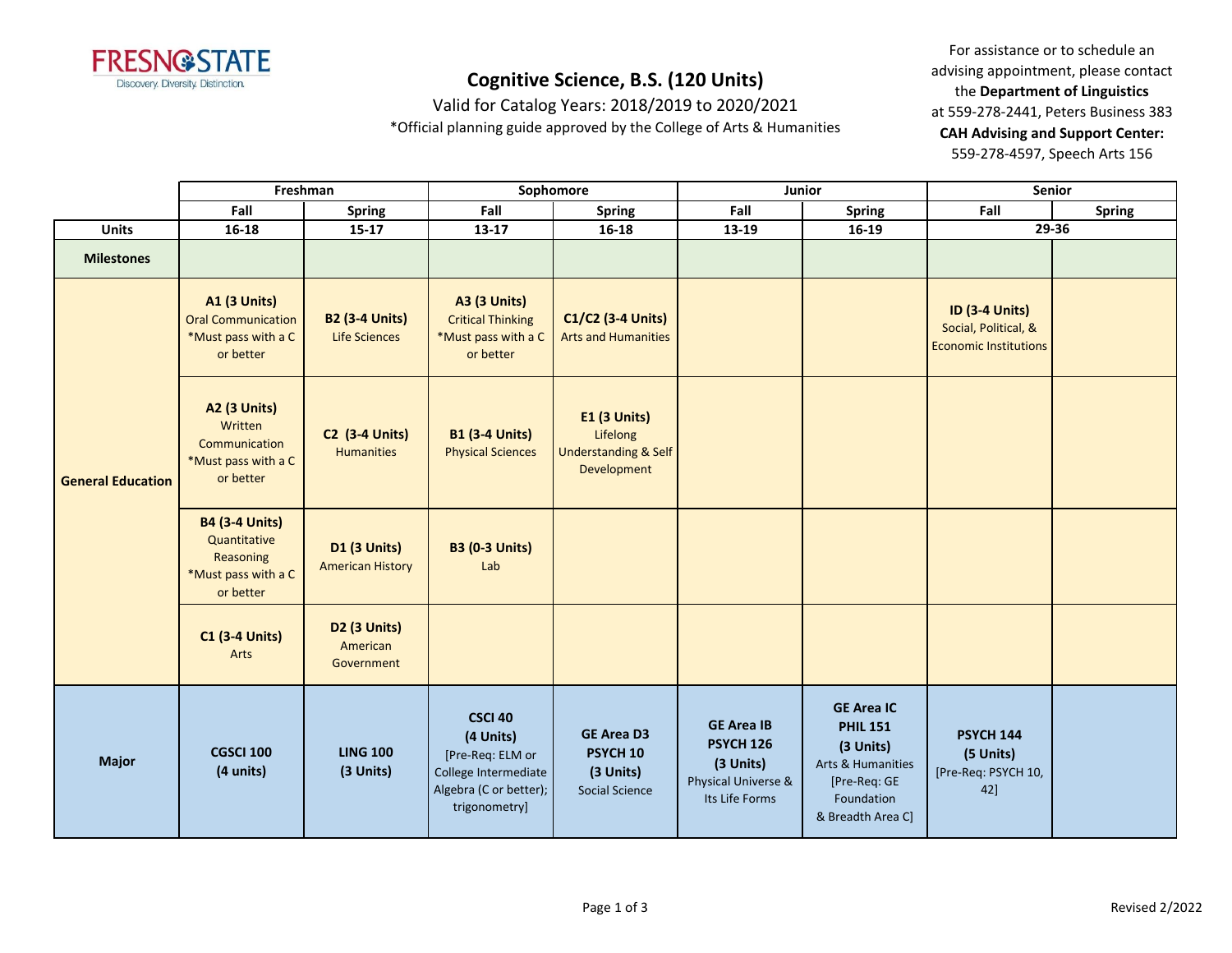

Valid for Catalog Years: 2018/2019 to 2020/2021

\*Official planning guide approved by the College of Arts & Humanities

|                                                               |           | Freshman      | Sophomore                   |                                                   | Junior                                                                                                                                           |                                                                      | Senior                                                                                                                                                                                                             |                                                 |
|---------------------------------------------------------------|-----------|---------------|-----------------------------|---------------------------------------------------|--------------------------------------------------------------------------------------------------------------------------------------------------|----------------------------------------------------------------------|--------------------------------------------------------------------------------------------------------------------------------------------------------------------------------------------------------------------|-------------------------------------------------|
|                                                               | Fall      | <b>Spring</b> | Fall                        | <b>Spring</b>                                     | Fall                                                                                                                                             | <b>Spring</b>                                                        | Fall                                                                                                                                                                                                               | <b>Spring</b>                                   |
| <b>Units</b>                                                  | $16 - 18$ | $15 - 17$     | $13 - 17$                   | $16 - 18$                                         | 13-19                                                                                                                                            | $16-19$                                                              | $29 - 36$                                                                                                                                                                                                          |                                                 |
|                                                               |           |               | <b>PHIL 45</b><br>(3 Units) | <b>CSCI 41</b><br>(4 Units)<br>[Pre-Req: CSCI 40] | <b>CSCI 60</b><br>(4 Units)<br>[Pre-Req: CSCI 40<br>(may be taken<br>concurrently)]<br>OR<br><b>MATH 114</b><br>(3 Units)<br>[Pre-Req: MATH 111] | <b>PSYCH 128</b><br>(4 Units)<br>[Pre-Req: Instructor<br>permission] | Electives (3-4 Units)<br>PSYCH 121, 124; PHIL 145, 146; LING<br>139, 142, 143, 151, 165; CSCI 119,<br>164, 166; or CGSCI 101<br>*See course catalog for prerequisite<br>requirements; CGSCI 101 may be taken twice |                                                 |
| <b>Major</b>                                                  |           |               |                             |                                                   |                                                                                                                                                  |                                                                      | Electives (3-4 Units)<br>PSYCH 121, 124; PHIL 145, 146; LING<br>139, 142, 143, 151, 165; CSCI 119,<br>164, 166; or CGSCI 101<br>*See course catalog for prerequisite<br>requirements; CGSCI 101 may be taken twice |                                                 |
|                                                               |           |               |                             |                                                   |                                                                                                                                                  |                                                                      | Electives (3-4 Units)<br>PSYCH 121, 124; PHIL 145, 146; LING<br>139, 142, 143, 151, 165; CSCI 119,<br>164, 166; or CGSCI 101<br>*See course catalog for prerequisite<br>requirements; CGSCI 101 may be taken twice |                                                 |
| <b>Additional</b><br><b>Graduation</b><br><b>Requirements</b> |           |               |                             | <b>Elective</b>                                   | <b>UDWS (0-4 Units)</b><br>*Upper Division<br><b>Writing Exam</b><br>OR "W" Course (must<br>pass with a C or<br>better)                          | <b>Elective</b>                                                      | <b>Elective</b>                                                                                                                                                                                                    | MI (3 Units)<br>Multicultural/<br>International |
|                                                               |           |               |                             |                                                   | <b>Elective</b>                                                                                                                                  | <b>Elective</b>                                                      |                                                                                                                                                                                                                    | <b>Elective</b>                                 |
|                                                               |           |               |                             |                                                   |                                                                                                                                                  | <b>Elective</b>                                                      |                                                                                                                                                                                                                    | <b>Elective</b>                                 |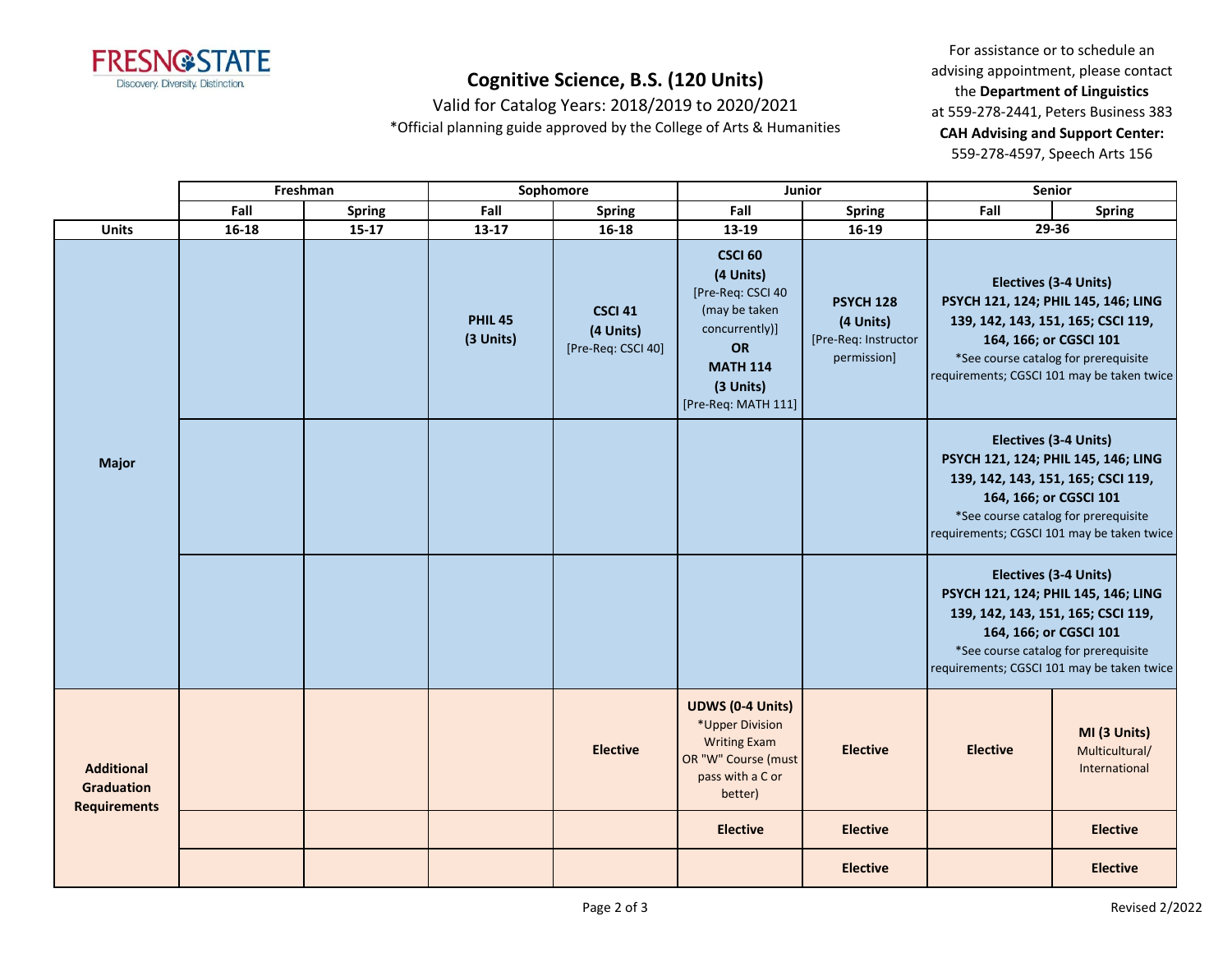

Valid for Catalog Years: 2018/2019 to 2020/2021

\*Official planning guide approved by the College of Arts & Humanities

For assistance or to schedule an advising appointment, please contact the **Department of Linguistics** at 559-278-2441, Peters Business 383 **CAH Advising and Support Center:**  559-278-4597, Speech Arts 156

|              | Freshman |           | Sophomore                                                                                                                                                                                                                                                                                                                                                                                    |               | Junioı |               | Senior |               |
|--------------|----------|-----------|----------------------------------------------------------------------------------------------------------------------------------------------------------------------------------------------------------------------------------------------------------------------------------------------------------------------------------------------------------------------------------------------|---------------|--------|---------------|--------|---------------|
|              | Fall     | Spring    | Fall                                                                                                                                                                                                                                                                                                                                                                                         | <b>Spring</b> | Fall   | <b>Spring</b> | Fall   | <b>Spring</b> |
| <b>Units</b> | 16-18    | $15 - 17$ | $\overline{A}$ $\overline{A}$ $\overline{A}$ $\overline{A}$ $\overline{A}$ $\overline{A}$ $\overline{A}$ $\overline{A}$ $\overline{A}$ $\overline{A}$ $\overline{A}$ $\overline{A}$ $\overline{A}$ $\overline{A}$ $\overline{A}$ $\overline{A}$ $\overline{A}$ $\overline{A}$ $\overline{A}$ $\overline{A}$ $\overline{A}$ $\overline{A}$ $\overline{A}$ $\overline{A}$ $\overline{$<br>19-T | 16-18         | 13-19  | 16-19         | 29-36  |               |

#### **FOOTNOTES:**

**Prerequisites/Corequisites:** Other restrictions may apply. Please see your course catalog for detailed prerequisite/corequisite requirements.

**Electives (22-26 units):** Students must earn a minimum of 120 units total to graduate. The number of required elective units may vary, depending on the amount of units earned from major and GE courses. Upper Division Writing Skills requirement (UDWS): All undergraduate students must demonstrate competency in writing skills by passing the Upper Division Writing Exam (UDWE) or by obtaining a C or better in an approved upper division writing course, identified by the letter "W."

Substitutions: If substitutions/exceptions/waivers are made for any major courses that also meet GE and/or the Multicultural/International graduation requirement, the student is responsible for completing additional courses to satisfy the respective areas (GE and/or MI). This also includes the upperdivision writing requirement.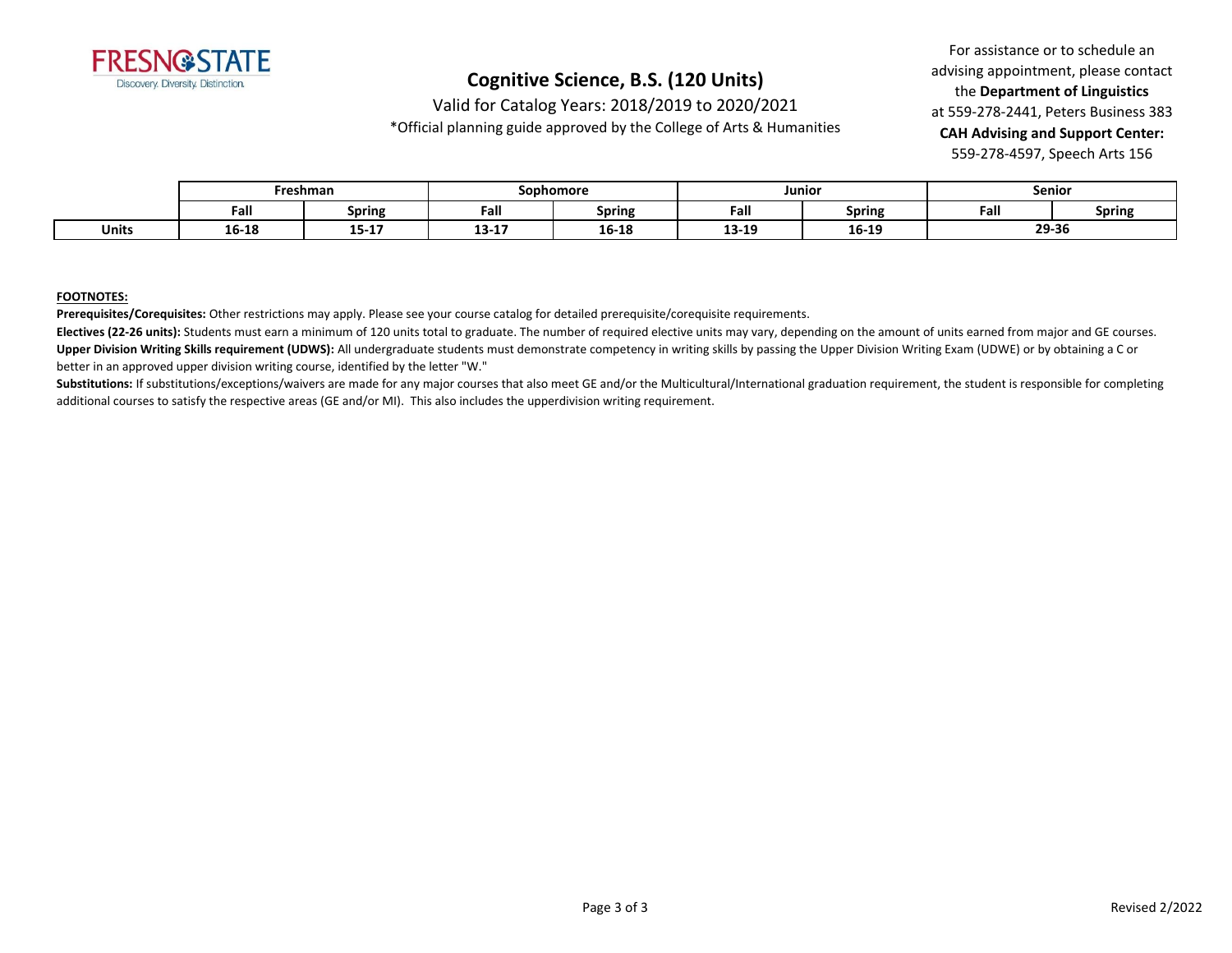

Valid for Catalog Years: 2014/2015 to 2017/2018

\*Official planning guide approved by the College of Arts & Humanities

|                             |                                                                                        | Freshman                                       | Sophomore                                                                                             |                                                                            |                                                                                                                                                | Junior                                                                                                              | Senior                                                                        |                                                                                                                                                                                                                    |
|-----------------------------|----------------------------------------------------------------------------------------|------------------------------------------------|-------------------------------------------------------------------------------------------------------|----------------------------------------------------------------------------|------------------------------------------------------------------------------------------------------------------------------------------------|---------------------------------------------------------------------------------------------------------------------|-------------------------------------------------------------------------------|--------------------------------------------------------------------------------------------------------------------------------------------------------------------------------------------------------------------|
|                             | Fall                                                                                   | <b>Spring</b>                                  | Fall                                                                                                  | <b>Spring</b>                                                              | Fall                                                                                                                                           | <b>Spring</b>                                                                                                       | Fall                                                                          | <b>Spring</b>                                                                                                                                                                                                      |
| <b>Units</b>                | 16-18                                                                                  | $15 - 17$                                      | $13 - 17$                                                                                             | $16 - 18$                                                                  | 13-19                                                                                                                                          | 16-19                                                                                                               |                                                                               | 29-36                                                                                                                                                                                                              |
| General<br><b>Education</b> | <b>A1 (3 Units)</b><br>Oral<br>Communication<br>*Must pass with a<br>C or better       | <b>B2 (3-4 Units)</b><br><b>Life Sciences</b>  | <b>A3 (3 Units)</b><br><b>Critical Thinking</b><br>*Must pass with a C or<br>better                   | C1/C2 (3-4 Units)<br><b>Arts and Humanities</b>                            |                                                                                                                                                |                                                                                                                     | <b>ID (3-4 Units)</b><br>Social, Political, &<br><b>Economic Institutions</b> | MI (3 Units)<br>Multicultural/<br>International                                                                                                                                                                    |
|                             | A2 (3 Units)<br>Written<br>Communication<br>*Must pass with a<br>C or better           | <b>C2 (3-4 Units)</b><br><b>Humanities</b>     | <b>B1 (3-4 Units)</b><br><b>Physical Sciences</b>                                                     | E1 (3 Units)<br>Lifelong<br><b>Understanding &amp; Self</b><br>Development |                                                                                                                                                |                                                                                                                     |                                                                               |                                                                                                                                                                                                                    |
|                             | <b>B4 (3-4 Units)</b><br>Quantitative<br>Reasoning<br>*Must pass with a<br>C or better | <b>D1 (3 Units)</b><br><b>American History</b> | <b>B3 (0-3 Units)</b><br>Lab                                                                          |                                                                            |                                                                                                                                                |                                                                                                                     |                                                                               |                                                                                                                                                                                                                    |
|                             | <b>C1 (3-4 Units)</b><br><b>Arts</b>                                                   | D2 (3 Units)<br>American<br>Government         |                                                                                                       |                                                                            |                                                                                                                                                |                                                                                                                     |                                                                               |                                                                                                                                                                                                                    |
| <b>Major</b>                | <b>CGSCI 100</b><br>(4 units)                                                          | <b>LING 100</b><br>(3 Units)                   | CSCI 40 (4 Units)<br>[Pre-Req: ELM or College<br>Intermediate Algebra (C<br>or better); trigonometry] | <b>GE Area D3</b><br>PSYCH 10 (3 Units)<br>Social Science                  | <b>GE Area IB</b><br><b>PSYCH 126 (3 Units)</b><br>Physical Universe &<br>Its Life Forms                                                       | <b>GE Area IC</b><br><b>PHIL 151 (3 Units)</b><br>Arts & Humanities<br>[Pre-Req: GE Foundation<br>& Breadth Area C] | PSYCH 144 (5 Units)<br>[Pre-Req: PSYCH 10,<br>42]                             |                                                                                                                                                                                                                    |
|                             |                                                                                        |                                                | PHIL 45 (3 Units)                                                                                     | CSCI 41 (4 Units)<br>[Pre-Req: CSCI 40]                                    | <b>CSCI 60 (4 Units)</b><br>[Pre-Req: CSCI 40 (may<br>be taken concurrently)]<br><b>OR</b><br><b>MATH 114 (3 Units)</b><br>[Pre-Req: MATH 111] | PSYCH 128 (4 Units)<br>[Pre-Req: Instructor<br>permission]                                                          |                                                                               | Electives (3-4 Units)<br>PSYCH 121, 124; PHIL 145, 146; LING 139,<br>142, 143, 151, 165; CSCI 119,<br>164, 166; or CGSCI 101<br>*See course catalog for prerequisite<br>requirements; CGSCI 101 may be taken twice |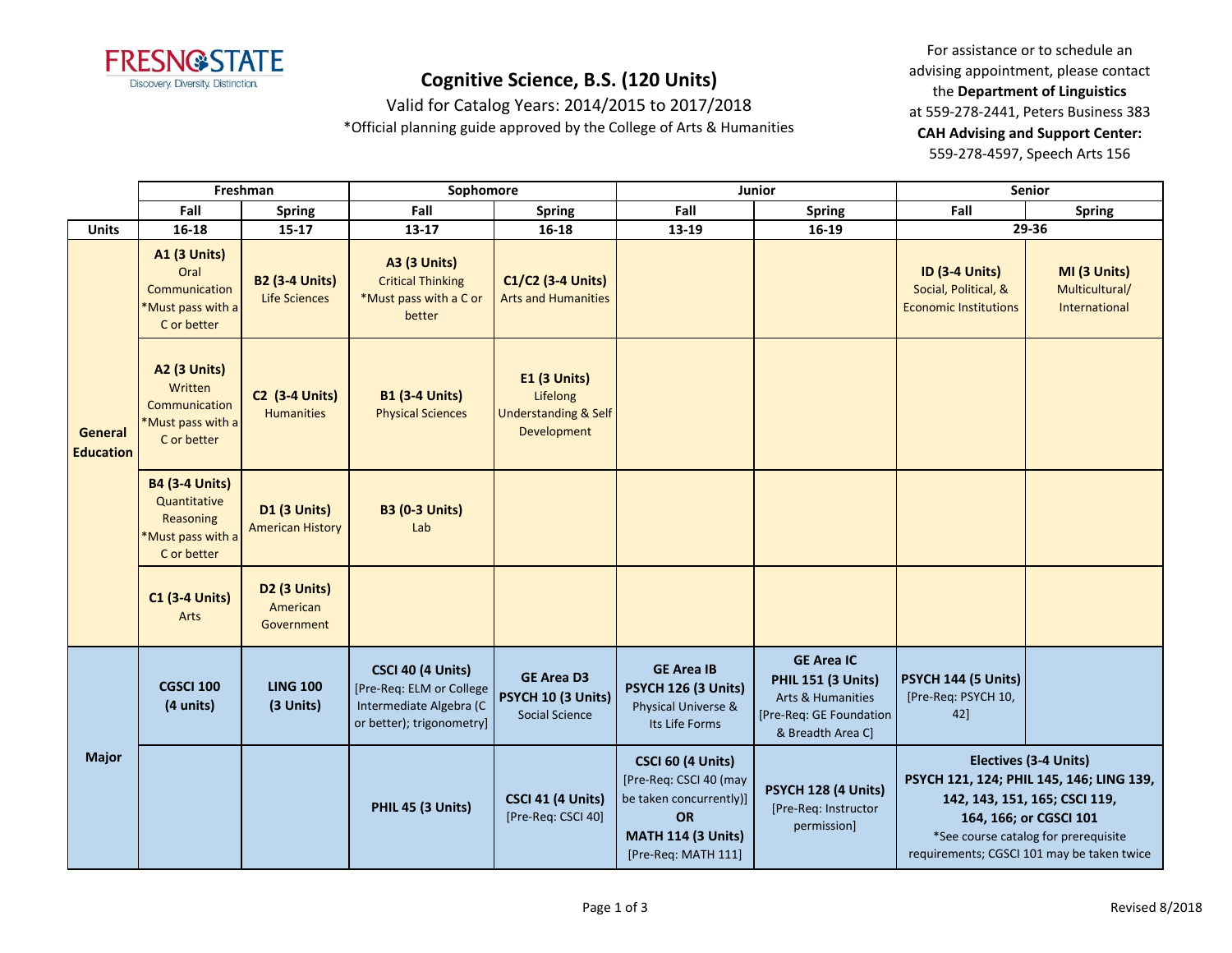

Valid for Catalog Years: 2014/2015 to 2017/2018 \*Official planning guide approved by the College of Arts & Humanities

|                  |           | Freshman      | Sophomore |                 |                                                                                                                      | Junior          | Senior                                                                                                                                                                                                             |                                                                                                                                                                                                                           |
|------------------|-----------|---------------|-----------|-----------------|----------------------------------------------------------------------------------------------------------------------|-----------------|--------------------------------------------------------------------------------------------------------------------------------------------------------------------------------------------------------------------|---------------------------------------------------------------------------------------------------------------------------------------------------------------------------------------------------------------------------|
|                  | Fall      | <b>Spring</b> | Fall      | <b>Spring</b>   | Fall                                                                                                                 | <b>Spring</b>   | Fall                                                                                                                                                                                                               | <b>Spring</b>                                                                                                                                                                                                             |
| <b>Units</b>     | $16 - 18$ | $15 - 17$     | 13-17     | $16 - 18$       | 13-19                                                                                                                | 16-19           |                                                                                                                                                                                                                    | 29-36                                                                                                                                                                                                                     |
| <b>Major</b>     |           |               |           |                 |                                                                                                                      |                 | Electives (3-4 Units)<br>PSYCH 121, 124; PHIL 145, 146; LING 139,<br>142, 143, 151, 165; CSCI 119,<br>164, 166; or CGSCI 101<br>*See course catalog for prerequisite<br>requirements; CGSCI 101 may be taken twice |                                                                                                                                                                                                                           |
|                  |           |               |           |                 |                                                                                                                      |                 |                                                                                                                                                                                                                    | <b>Electives (3-4 Units)</b><br>PSYCH 121, 124; PHIL 145, 146; LING 139,<br>142, 143, 151, 165; CSCI 119,<br>164, 166; or CGSCI 101<br>*See course catalog for prerequisite<br>requirements; CGSCI 101 may be taken twice |
|                  |           |               |           | <b>Elective</b> | <b>UDWS (0-4 Units)</b><br>*Upper Division<br><b>Writing Exam</b><br>OR "W" Course (must<br>pass with a C or better) | <b>Elective</b> | <b>Elective</b>                                                                                                                                                                                                    | <b>Elective</b>                                                                                                                                                                                                           |
| <b>Electives</b> |           |               |           |                 | <b>Elective</b>                                                                                                      | <b>Elective</b> |                                                                                                                                                                                                                    | <b>Elective</b>                                                                                                                                                                                                           |
|                  |           |               |           |                 |                                                                                                                      | <b>Elective</b> |                                                                                                                                                                                                                    |                                                                                                                                                                                                                           |